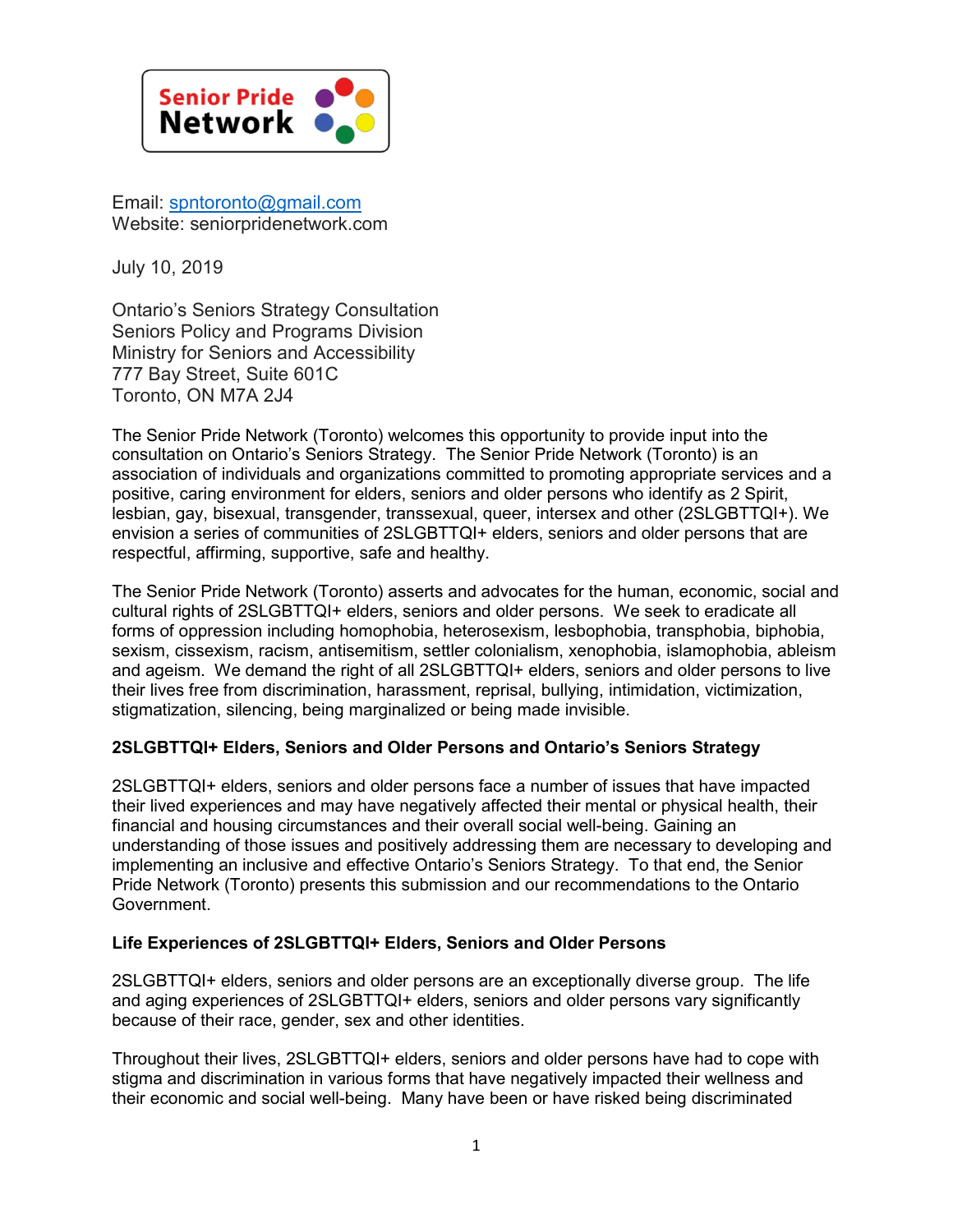

against in employment, housing and access to services, denied the right to have custody of their children, or denied legal and societal recognition of their same-sex spousal relationships.

Some 2SLGBTTQI+ elders, seniors and older persons have been convicted of criminal offences, or perhaps even imprisoned, for engaging in consensual sex. Many 2SLGBTTQI+ elders, seniors and older persons have been victims of police harassment or assaults. Being victims of violent physical assaults and hate crimes, or being persecuted and tormented by others are also among the life experiences of 2SLGBTTQI+ elders, seniors and older persons.

Other 2SLGBTTQI+ elders, seniors and older persons have had treatments such as electroshock therapy imposed on them for "sexual orientation disorder" or "gender identity disorder", or otherwise have been subjected to therapies and treatments purported to cure, suppress or change their sexual orientation, gender identity or gender expression. Depression, anxiety, abuse of drugs and/or alcohol, and suicidal thoughts or attempts, are common among 2SLGBTTQI+ populations because of discrimination, inequality, social stigma and social isolation.

Many 2SLGBTTQI+ elders, seniors and older persons have experienced prolonged poverty or financial insecurity, especially lesbians, bisexual and trans women, 2 Spirit persons and LGBTTQI+ people of colour. Homelessness and lack of affordable, accessible housing are particular vulnerabilities for 2SLGBTTQI+ elders, seniors and older persons, particularly transgender and 2 Spirit persons.

HIV positive 2SLGBTTQI+ elders, seniors and older persons who survived the HIV/AIDS health crisis of earlier decades are now at high risk for HIV/AIDS-related co-morbidities and depression. More than a few older 2SLGBTTQI+ elders, seniors and older persons have experienced multiple losses and are coping with significant grief.

2 Spirit elders, like all Indigenous peoples, have experienced higher rates of personal trauma, such as assaults and abuse, incarceration and systemic racism. They have lived with the horrific legacy of colonization, attempts by Christian churches to deny or suppress Indigenous spiritualities and the residential school system in Canada.

2SLGBTTQI+ elders, seniors and older people, and their partners or spouses, often face discriminatory or inequitable treatment from medical, social service and home care providers and in residential, assisted living and long-term care facilities. Too often, 2SLGBTTQI+ elders, seniors and older persons are forced to live in facilities and care homes in which there is a presumption that every resident is heterosexual and that gender identity and gender expression equate with the sex or gender assigned at birth.

2SLGBTTQI+ elders, seniors and older persons, especially those experiencing dementia/Alzheimer's, are often in vulnerable or risky situations because of their use of chosen names, preferred pronouns, how they express themselves or converse with other 2SLGBTTQI+ persons, how they dress or accessorize, or how they act or interact (e.g. campy) with other people.

Social isolation and lack of support systems are other significant factors that may negatively impact the health and well-being of 2SLGBTTQI+ elders, seniors and older persons.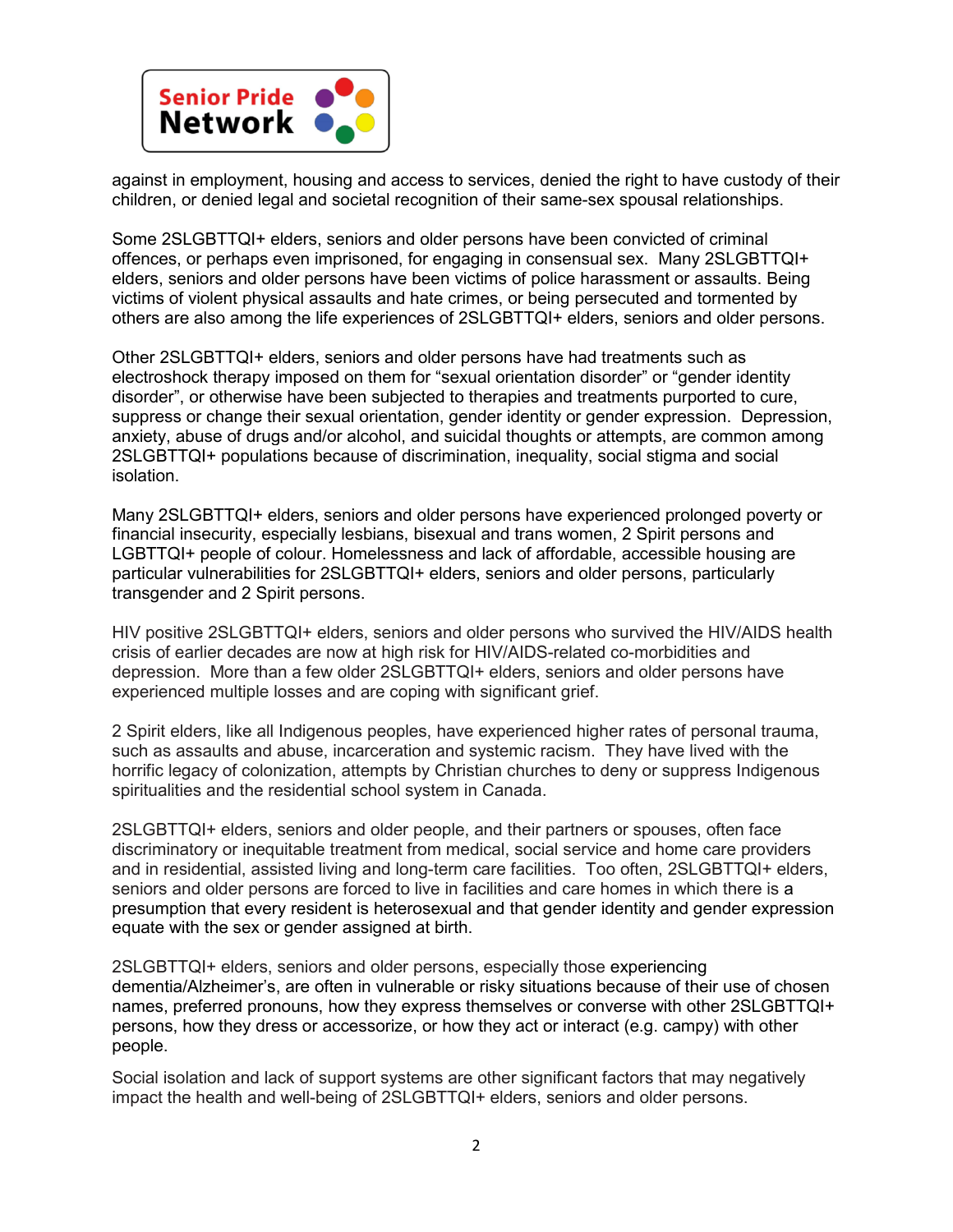

Opportunities to meet other older 2SLGBTTQI+ people for social and cultural interaction are limited. Programs, activities and events specifically geared toward 2SLGBTTQI+ elders, seniors and older persons are rare. Many 2SLGBTTQI+ elders, seniors and older persons have experienced rejection from family, spouses and children, and increasingly rely on chosen families to provide care and nurturing relationships and to build support networks. 2SLGBTTQI+ seniors fearing discrimination or ill-treatment will often avoid seeking social services and healthcare support when they need them. They are more likely to lack adequate social support, in particular emotional support, than elders, seniors and older persons who identify as heterosexual.

# **Senior Pride Network Recommendations for Ontario's Seniors Strategy**

On behalf of 2SLGBTTQI+ elders, seniors and older persons, the Senior Pride Network (Toronto) calls for specific inclusion of service and care needs of 2SLGBTTQI+ elders, seniors and older persons within Ontario's seniors strategy as an urgent priority. Our recommendations to the Ontario Government in that regard are:

That the Ontario government will provide financial, housing, health care, social and legal supports which attend and respond to the individual needs of 2SLGBTTQI+ elders, seniors and older persons.

That the Ontario government ministries having responsibility for health, long-term care, social and community services, and seniors will develop and implement 2SLGBTTQI+ inclusive policies and practices for service providers that recognize the diversity of 2SLGBTTQI+ communities and individuals. This will include but is not limited to:

- Standards, policies and procedures for monitoring, inspecting and certifying or licensing service providers that specifically recognize the service and care needs of 2SLGBTTQI+ elders, seniors and older persons and that prescribe effective methods for measuring the quality of service delivery to 2SLGBTTQI+ elders, seniors and older persons.
- Adopting person-centred, intersectional approaches to service delivery that are tailored to positively responding to the unique issues, needs and concerns of individual 2SLGBTTQI+ elders, seniors and older persons; and
- Providing 2SLGBTTQI+ intersectional inclusion/cultural competency training for the staff and volunteers of service providers and, in respect of assisted care and residential care service providers, for residents.

That provincial ministries and bodies providing funding for healthcare, for assisted living and residential/long-term care and for social-service delivery will establish standards of equitable distribution of funding that include agencies and organizations that provide services to 2SLGBTTQI+ elders, seniors and older persons, for funding of services to 2SLGBTTQI+ elders, seniors and older persons.

That Ontario government ministries that have responsibility for healthcare, for assisted living and residential/long-term care, for housing, for social and community services, and for seniors will ensure provision of funding to carry out research into and to promote public awareness of the specific concerns and needs of, and support systems required for, 2SLGBTTQI+ elders, seniors and older persons.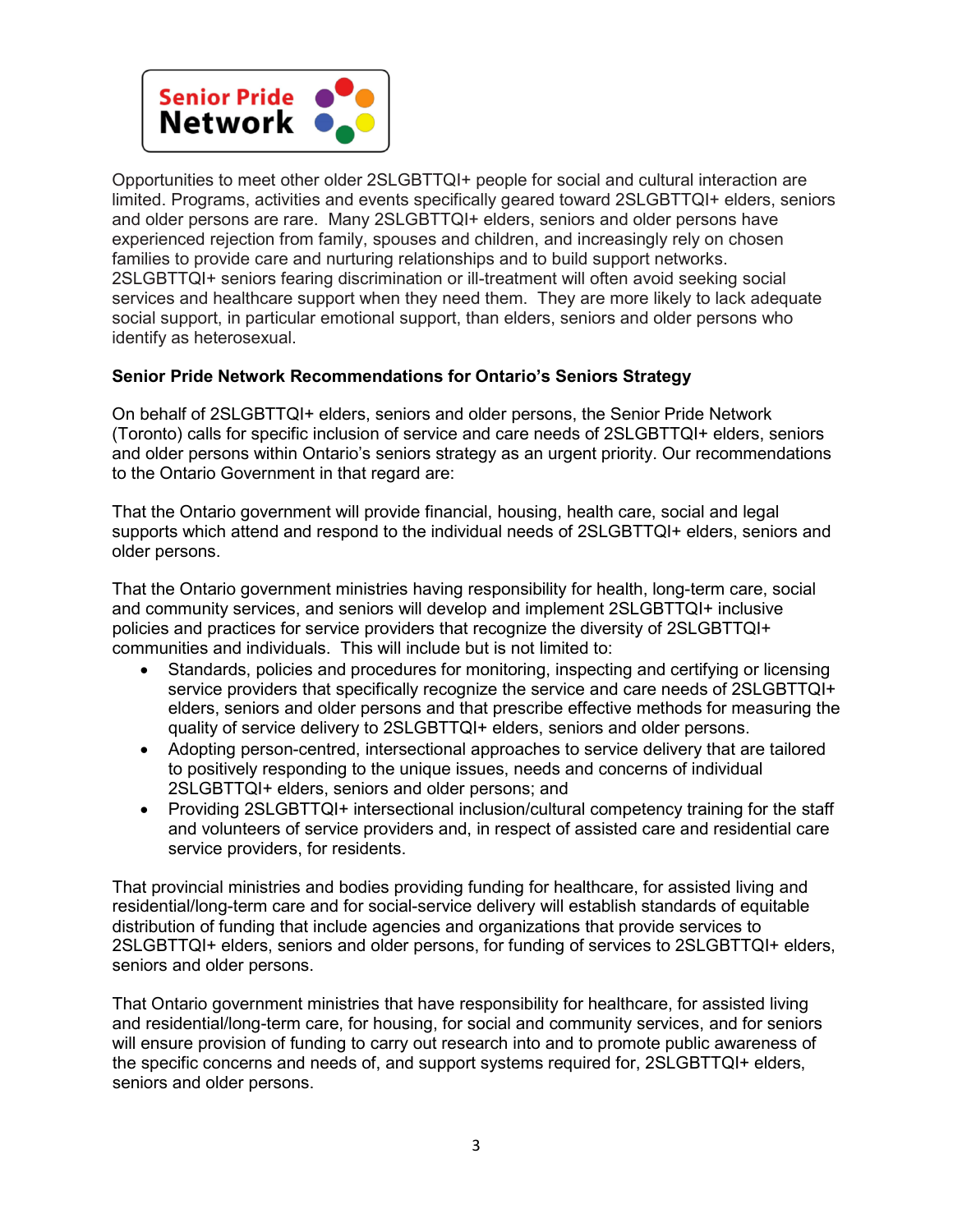

That the Ontario government will provide for affordable, accessible housing, in respectful, welcoming and safe environments, for 2SLGBTTQI+ elders, seniors and older persons who do not require accommodation in assisted care, residential care or long-term care homes.

That the Ontario government will provide enhanced funding for legal aid and community legal clinics as a necessary support and to ensure access to justice for low-income 2SLGBTTQI+ elders, seniors and older persons.

That the Ontario government will advocate with the Government of Canada to extend disability benefits coverage under the Canada Pension Plan to continue past the age of 65 for 2SLGBTQI+ elders, seniors and older persons who do not have pensions or other income supports beyond the CPP and Guaranteed Income Supplement.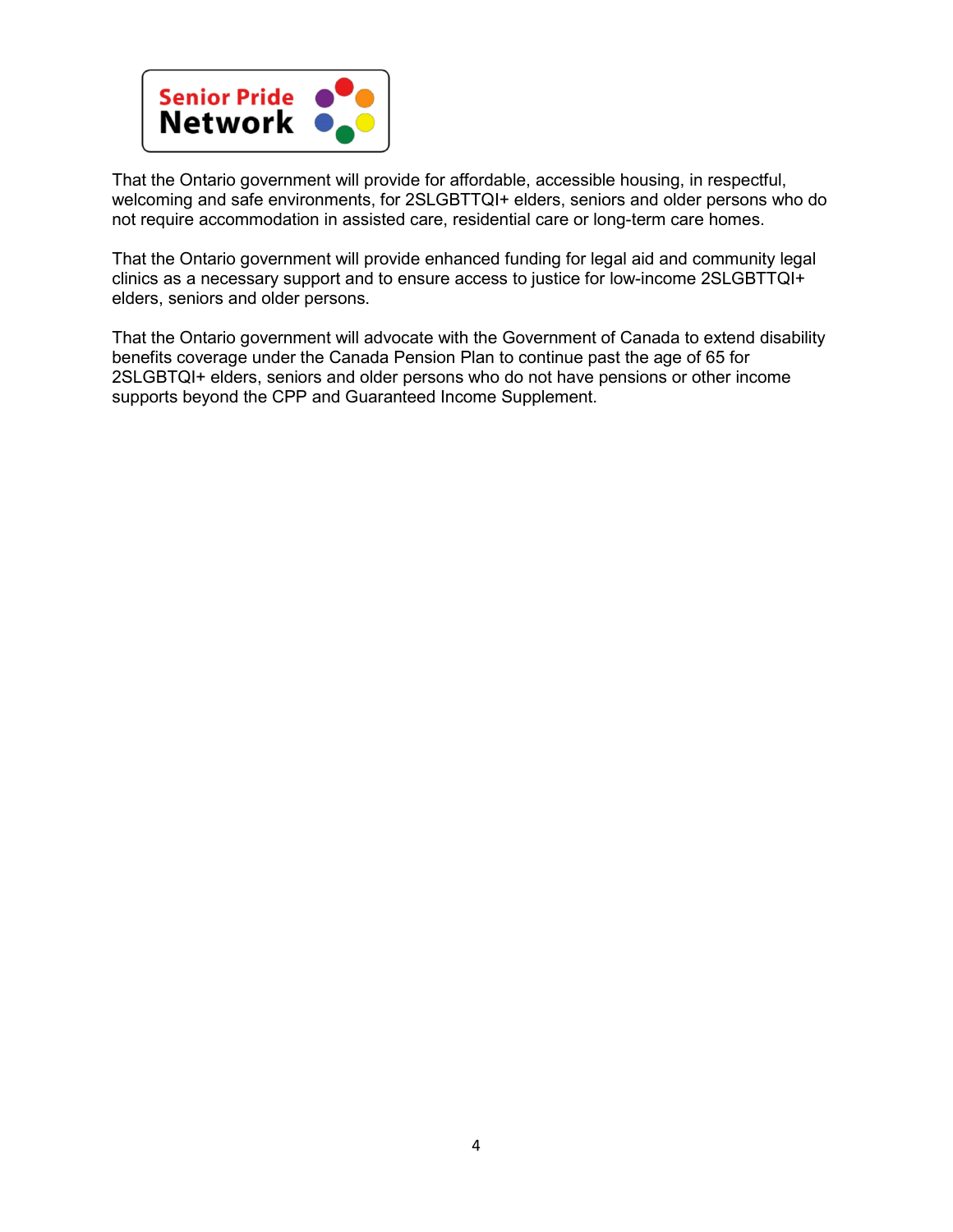

# **GLOSSARY OF TERMS**

### **"2SLGBTTQI+"**

An acronym for persons who identify as 2 Spirit, lesbian, gay, bisexual, transgender, transsexual, queer, intersex and other.

# **"\_\_\_\_\_\_\_\_\_\_"ism**

Harmful beliefs, behaviours or institutional practices by a group or person with power directed against specific groups, rationalized by an underlying belief that certain people are superior to others. Examples include: ageism, anti-semitism, audism, cissexism, classism, ethnocentrism, heterosexism, racism, sexism, shadism, sizeism.

## **"\_\_\_\_\_\_\_\_\_\_" phobia**

A learned dislike, aversion, or an extreme, irrational fear and/or hatred of a particular group of people. It is expressed through beliefs and tactics that devalue, demean and terrorize people. Examples include: biphobia, homophobia, Islamophobia, transphobia, xenophobia and others.

#### **Bisexual**

A person who is emotionally, physically, spiritually and/or sexually attracted to people of more than one gender, though not necessarily at the same time.

### **Biphobia**

Negative attitudes, feelings, or irrational aversion to, fear or hatred of bisexual people and their communities, or of behaviours stereotyped as bisexual, leading to discrimination, harassment or violence against bisexual people.

### **Cis/Cisgender**

Cisgender is used to explain the phenomenon where a person's gender identity is in line with or "matches" the sex they were assigned at birth. Cis can also be used as a prefix to an assortment of words to refer to the alignment of gender identity and the assigned at birth sex status including; cisnormativity, cissexual, cisgender, cis male, and cis female.

### **Cissexism**

A system of oppression that considers cis people to be superior to trans people. It includes harmful beliefs that it is "normal" to be cis and "abnormal" to be trans. Examples include scrutinizing the genders of trans people more than those of cis people or defining beauty based on how cis people look.

#### **Colonization**

The process of focusing on and devaluing people's differences in order to dominate and control them, including various economic, political and social policies by which a powerful group maintains or extends control over other people or areas.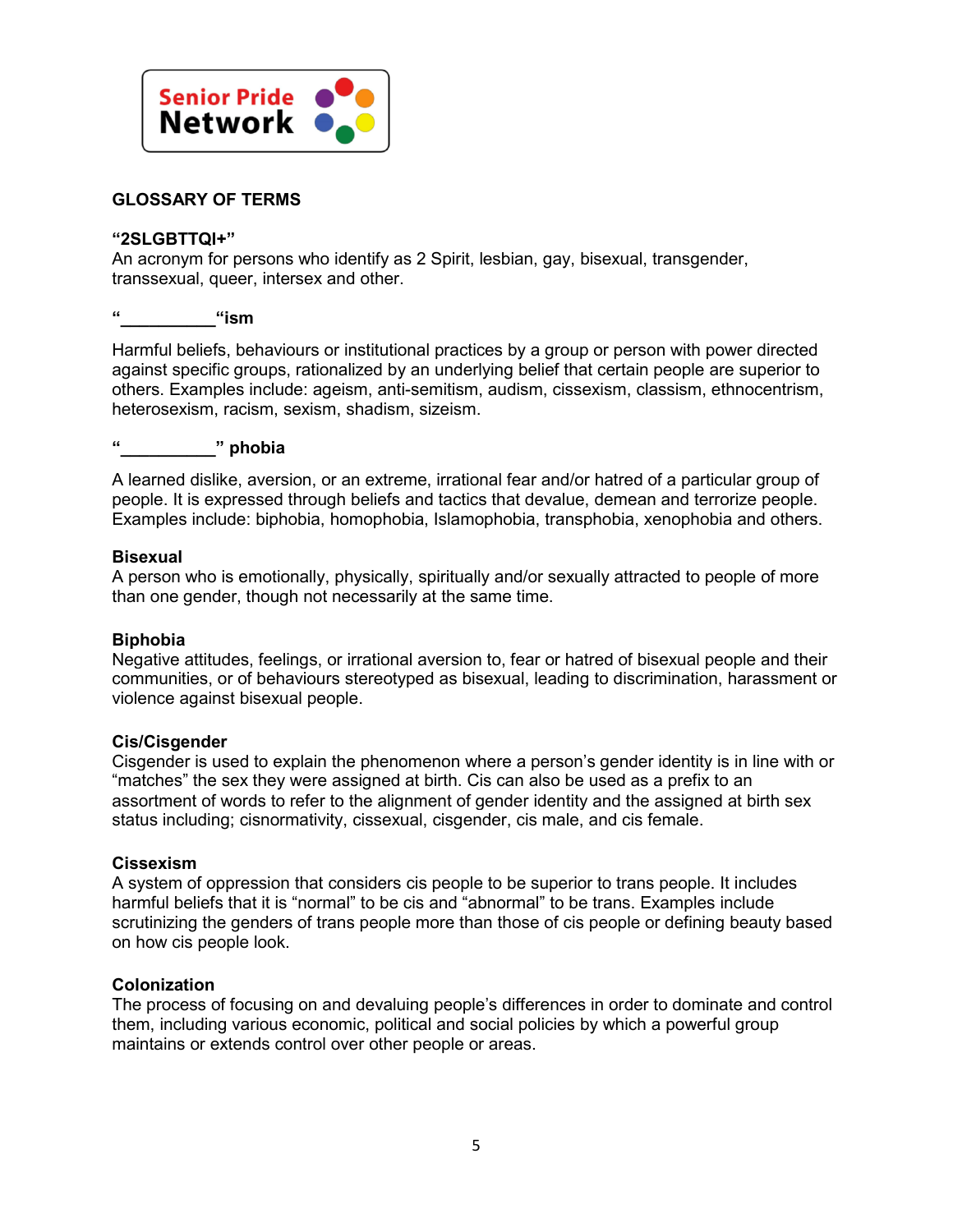

### **Cultural Competence**

A person's ability to interact effectively with people of different cultures. Cultural competence has four components: (a) Awareness of one's own cultural worldview; (b) Attitude towards cultural differences; (c) Knowledge of different cultural practices and worldviews; and (d) Crosscultural skills. Developing cultural competence results in an ability to better understand, communicate with, and effectively interact with people across cultures.

## **Gay**

A person whose enduring physical, romantic, spiritual, emotional, and/or sexual attractions are to people of the same gender. The word can refer to men or women, although some women prefer "lesbian." Sometimes used as an umbrella term for the LBGTQ community.

## **Gender**

Gender is based on the expectations and stereotypes about behaviours, actions, and roles linked to being a "man" or "woman" within a particular culture or society. The social norms related to gender can vary depending on the culture, and can change over time.

## **Gender Expression**

How a person publicly expresses or presents their gender. This can include behaviour and outward appearance such as dress, hair, make-up, body language and voice. A person's chosen name and pronoun are also common ways of expressing gender. Others perceive a person's gender through these attributes.

All people, regardless of their gender identity, have a gender expression and they may express it in any number of ways. For trans people, their chosen name, preferred pronoun and apparel are common ways they express their gender. People who are trans may also take medically supportive steps to align their body with their gender identity.

### **Gender Identity**

A person's internal and individual experience of gender. It is a person's sense of being a woman, a man, both, neither, or anywhere along the gender spectrum. A person's gender identity may be the same as or different from their birth-assigned sex. A person's gender identity is fundamentally different from and not related to their sexual orientation.

### **Heterosexism**

The assumption that everyone is heterosexual and that heterosexuality is superior and preferable. The result is discrimination against bisexual, lesbian and gay people that is less overt, and which may be unintentional and unrecognized by the person or organization responsible for the discrimination.

### **Homophobia**

Negative attitudes, feelings, or irrational aversion to, fear or hatred of gay, lesbian, or people and communities, or of behaviours stereotyped as "homosexual." It is used to signify a hostile psychological state leading to discrimination, harassment or violence against gay, lesbian or people.

### **Intersectional**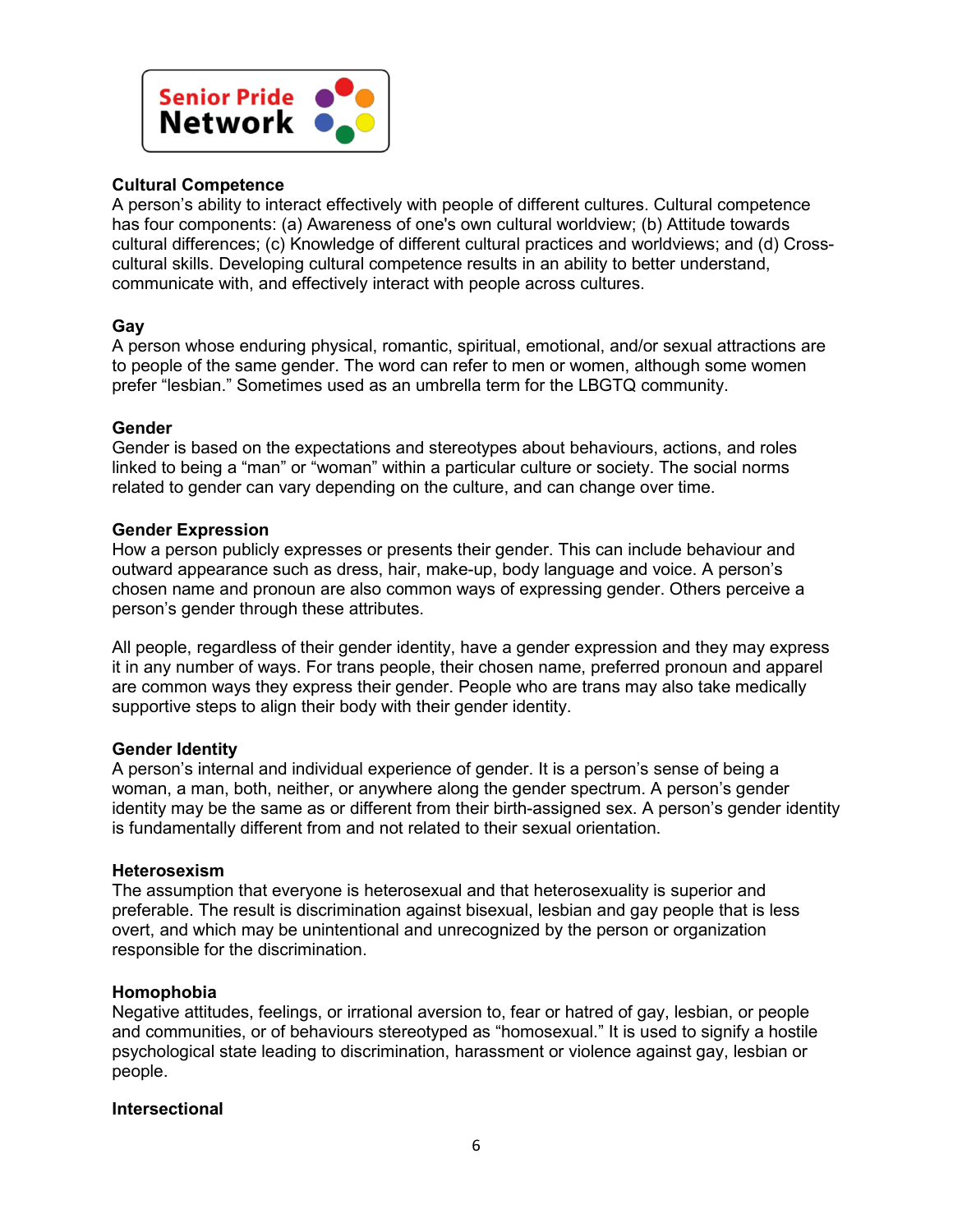

Of or relating to intersectionality.

### **Intersectionality**

When two or more oppressions overlap in the experiences of an individual or group, creating interconnected barriers and complex forms of discrimination that can be insidious, covert and compounded.

### **Intersex**

A term used to describe a person born with reproductive systems, chromosomes and/or hormones that are not easily characterized as male or female. This might include a woman with XY chromosomes or a man with ovaries instead of testes. Intersex characteristics occur in one out of every 1,500 births. Typically, intersex people are assigned one sex, male or female, at birth. Some intersex people identify with their assigned sex, while others do not, and some choose to identify as intersex. Intersex people may or may not identify as trans or transgender.

## **Lesbian**

A woman who is emotionally, physically, spiritually and/or sexually attracted to women.

## **Oppression**

The obvious and subtle ways dominant groups unjustly maintain status, privilege and power over others, using physical, psychological, social or economic threats or force. Frequently an explicit ideology is used to sanction the unfair subjugation of an individual or group by a more powerful individual or group, which causes injustices in everyday interactions between marginalized groups and the dominant group.

### **Queer**

Formerly derogatory slang term used to identify LGBT people. Some members of the LGBT community have embraced and reinvented this term as a positive and proud political identifier when speaking among and about themselves.

### **Sex**

The classification of people as male, female or intersex. Sex is usually assigned at birth and is based on an assessment of a person's reproductive systems, hormones, chromosomes and other physical characteristics.

# **Sexual Orientation**

The direction of one's sexual interest or attraction. It is a personal characteristic that forms part of who you are. It covers the range of human sexuality from lesbian and gay, to bisexual and straight.

### **Trans/Transgender**

Umbrella terms that describe people with diverse gender identities and gender expressions that do not conform to stereotypical ideas about what it means to be a girl/woman or boy/man in society. "Trans" can mean transcending beyond, existing between, or crossing over the gender spectrum. It includes but is not limited to people who identify as transgender, transsexual, crossdressers or gender non-conforming (gender variant or gender-queer).